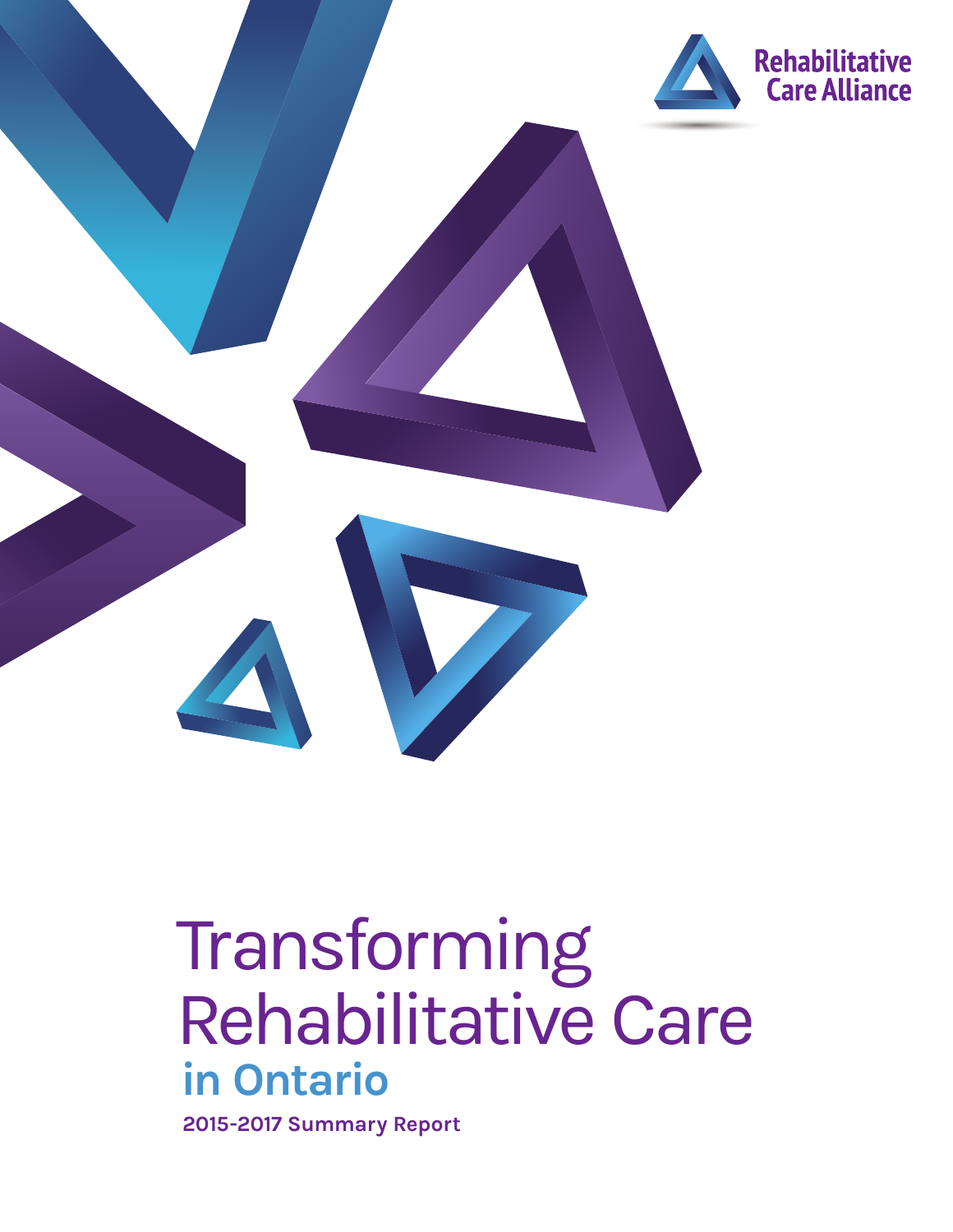**Rehabilitative care can improve health outcomes, shorten hospital stays and improve quality of life.1 But we have yet to realize its full potential.** 

The reasons are many. Rehabilitative services in Ontario have evolved over the years, resulting in significant variation in the availability and types of services provided.<sup>2</sup> This has contributed to a lack of clarity and consistency in how rehabilitation programs are defined, and variations in care and access across organizations and Local Health Integration Networks (LHINs).

Planning is also a challenge. There is a lack of cross-continuum data that captures rehabilitation activity outside of designated rehabilitation beds. This absence of comparable, standardized data makes it impossible for health service providers (HSPs) and LHINs to evaluate and benchmark their performance. Nor is there an answer to the fundamental question of value for money: What rehabilitative care resources are needed to ensure people get the best outcomes in the most cost effective manner—now and in the future?

## **Transforming Rehabilitative Care**

The Rehabilitative Care Alliance (RCA) was created by Ontario's 14 LHINs to provide the provincial leadership required to address these challenges.

With a goal of strengthening and standardizing rehabilitative care across the province, RCA initiatives address the need for better planning, improved performance management and evaluation, and increased integration of best practices across the care continuum. The RCA completed its second two-year mandate in March 2017. A third mandate is now underway.

## **Focusing on Implementation**

The RCA's first mandate (2013–2015) focused on developing recommendations and creating the tools, guidelines and resources LHINs and HSPs would require to implement them. In its second mandate, the RCA shifted its emphasis to implementation through the following initiatives:

- . **Definitions:** Implementing provincial standards for rehabilitative care programs
- . **Capacity Planning:** Introducing standardized planning for future need
- . **Outpatient/Ambulatory:** Tracking performance outcomes for outpatient rehabilitation services
- . **System Evaluation:** Improving quality through standardized evaluation
- . **Assess & Restore/Frail Senior/ Medically Complex:** Supporting Assess & Restore initiatives
- . **QBPs–Hip Fracture and Total Joint Replacement:** Establishing rehabilitative care best practices

1 World Health Organization, *World Report on Disability*, 2011. 2 Office of the Auditor General of Ontario, *2013 Annual Report.*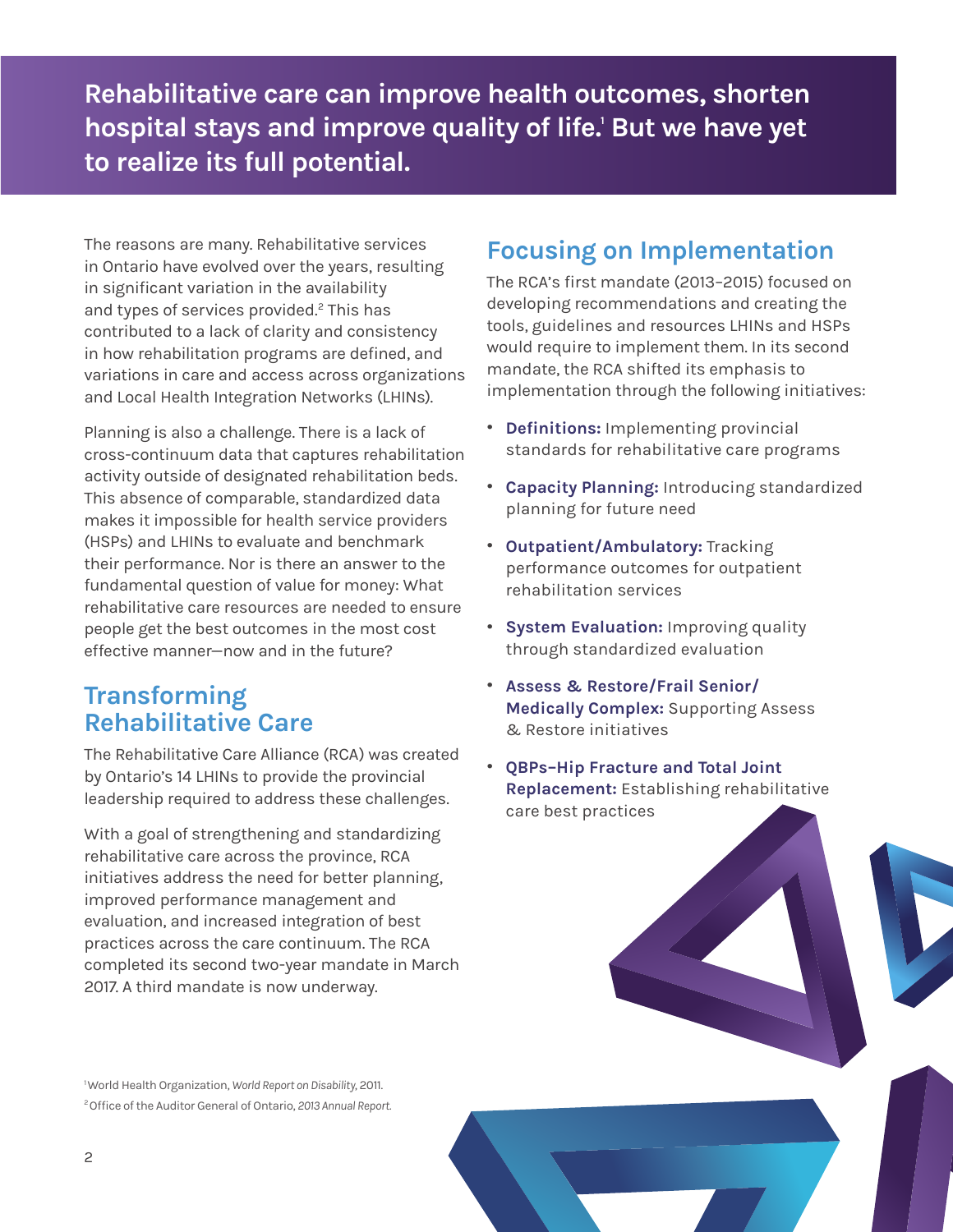# **Definitions**

## **Implementing provincial standards for rehabilitative care programs**

The RCA's *Definitions Frameworks* establish provincial standards for rehabilitative care and a common understanding of rehabilitative care for patients, caregivers and referrers.

## **C** RCA Action

Tools and support to help LHINs implement the frameworks and identify and address barriers that arise

# **Result**

LHINs and health service providers begin to implement provincial standards for rehabilitative care programs across Ontario

# *C* Key Activities

. *Mapping existing programs to determine alignment*  The RCA created a mapping survey tool to help LHINs and HSPs assess how well their current rehabilitative care programs align with the definitions frameworks. More than 1,100 surveys were received and analyzed by the RCA. The RCA created a provincial summary and provided an analysis of LHIN-specific results for each LHIN to help them focus their alignment efforts.

#### . *Supporting implementation*

A *Definitions Frameworks Communication Toolkit* was developed to help LHINs engage health service providers in the implementation process. The RCA also hosted a regular meeting for HSPs to share information and troubleshoot issues.



#### . *Identifying and addressing necessary structural changes*

The RCA engaged with the Ministry of Health and Long-Term Care (MOHLTC) to highlight structural issues related to funding formulas and incentives that are creating challenges for HSPs as they implement the frameworks.

- . *Supporting LHINs in identifying barriers* The RCA developed a standardized reporting template for LHINs to use to report on the status of their implementation and to identify the barriers or challenges that require attention. Most LHINs have completed the necessary foundational work and are implementing the frameworks.
	- **"With an aging population driving increasing demand for rehabilitative care, the implementation of standardized definitions for levels of inpatient (bedded) and community/outpatient rehabilitation has been vital. As the Patients First legislation moves forward with a focus on equity, access and care transitions, the definitions frameworks provide a solid foundation for standardization and regional planning of rehabilitative care services."**

Helen Johnson Physiotherapy Clinical Specialist, Seniors Health ESC LHIN Rehabilitative Care Lead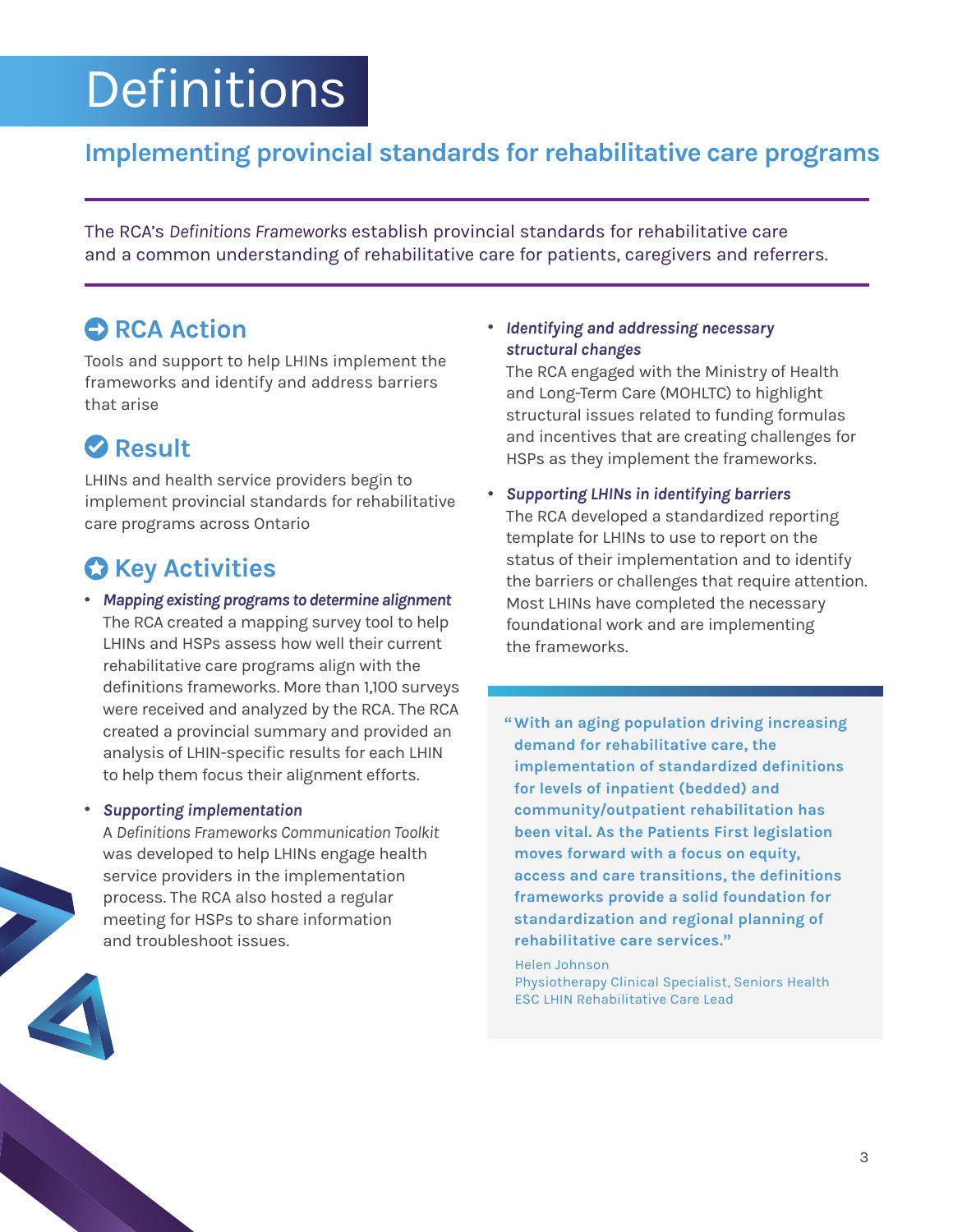# Capacity Planning

## **Introducing standardized planning for future need**

The RCA's *Capacity Planning Framework* supports a standardized approach to planning and organizing rehabilitative care to reduce variability in access to services across the province and to address local need now and in the future.

## **• RCA Action**

Support in defining, gathering and analyzing provincial and LHIN-level data

# **Result**

First time that rehabilitative care data to support capacity planning has been generated across all LHINs using a consistent, standardized method and format

# $\bullet$  **Key Activities**

- . *Identifying most relevant/priority data for planning* Working with the LHINs, the RCA identified 16 elements from the framework that are foundational to planning at the local, regional and provincial level. These elements address population demographics, current utilization, use of alternative level of care and wait times.
- . *Establishing consistent data definitions and methodology*

To ensure consistency across LHINs, the data elements were defined to align with the RCA's definitions frameworks. A standardized methodology for extracting and analyzing data was established.

#### . *Gathering and analyzing data*

The RCA gathered three years of data for all LHINs from several provincial sources: Access to Care, Ontario Association of Community Care Access Centres (OACCAC), MOHLTC and IntelliHealth ONTARIO<sup>3</sup>. The data was analyzed for year-over-year trends and cross-LHIN comparisons and the data and analysis was provided to the LHINs to inform their capacity planning.

#### . *Determining unmet need*

The RCA developed a resource to assist LHINs in determining unmet need. The resource supports the use of a proxy—conditions typically requiring rehabilitative care—based on a review of available evidence and best practice guidelines.

**"The Rehabilitative Care Alliance has developed a provincial framework to promote consistency in capacity planning across all 14 LHINs in Ontario. The framework will greatly assist LHINs, health service providers and others to improve the consistency and standardization in planning rehabilitative care capacity at the sub-region, LHIN and provincial level."**

Kim Young Advisor, Access to Care Hamilton Niagara Haldimand Brant LHIN

3 Ontario Ministry of Health and Long-Term Care: IntelliHEALTH ONTARIO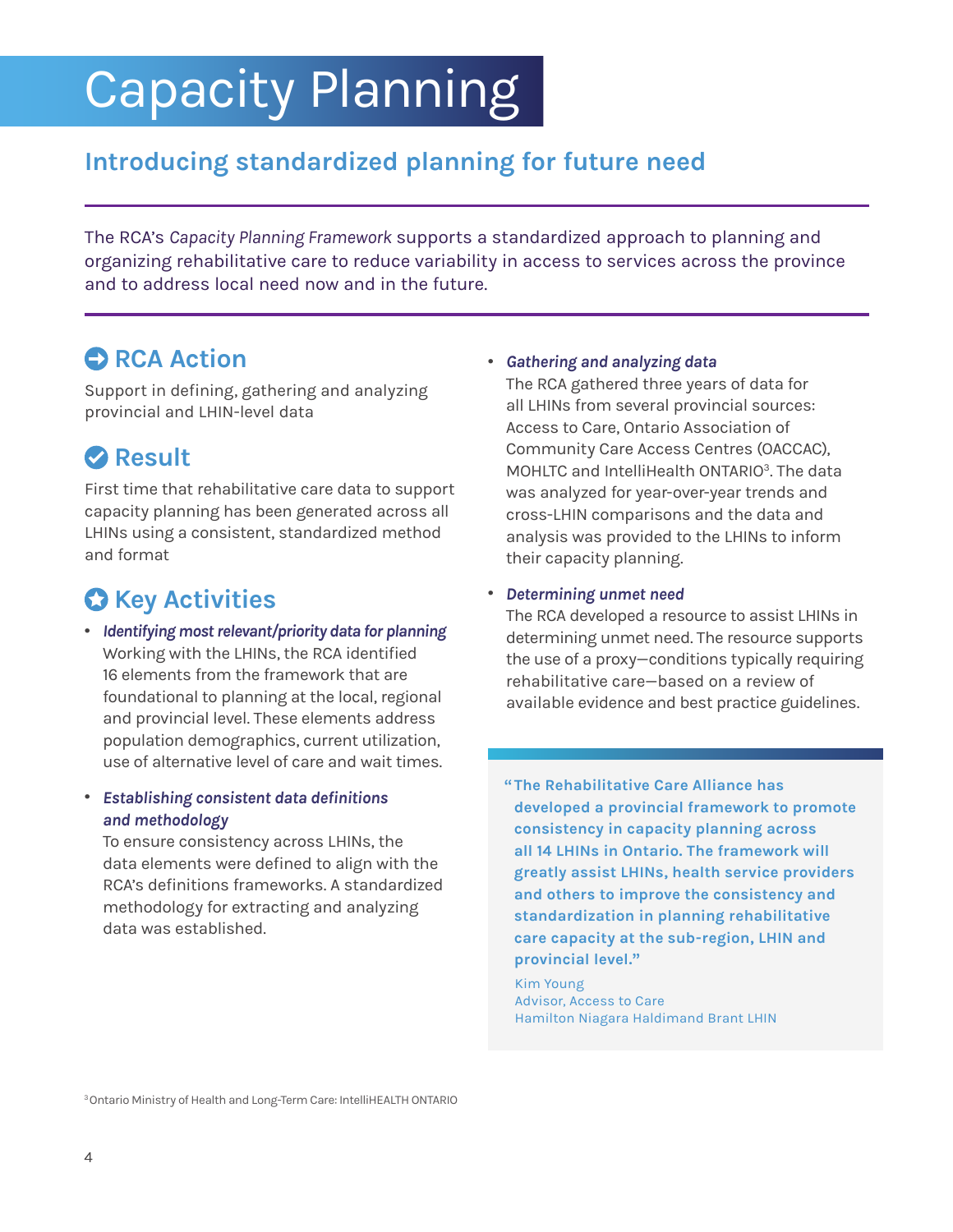# Outpatient/Ambulatory

## **Tracking performance outcomes for outpatient rehabilitation services**

The RCA's *Outpatient/Ambulatory Rehabilitative Care Minimum Data Set* addresses a long-standing gap in data collection that prevents evaluation of outpatient rehabilitation and makes it difficult to plan at the local, regional and system levels.

## **• RCA Action**

A provincial proof of concept, conducted with the Canadian Institute for Health Information (CIHI) and the MOHTLC, to test a basic, generic and affordable data reporting system for outpatient and ambulatory clinics

# **Result**

First time that comparable, standardized data has been collected across outpatient/ambulatory rehabilitative care programs

# *C* Key Activities

- . *Recruiting project sites* Several tools were tested:
	- > *NACRS Clinic Lite*, reported through CIHI, was used to collect data from the Access and Transition and Utilization quadrants of the minimum data set. Data captured included information on referral and access, service utilization and financial performance, and discharge destination.
	- > *Community Rehab Assessment*, a tool developed by international InterRAI researchers, was used to collect data in the Functional Impact quadrant. Data captured included functional improvement in activities of daily living, return to work mobility and cognitive function.
	- > *WatLXTM*, a tool developed by researchers from the University of Waterloo and Wilfred Laurier University was used to collect data in the Patient Experience quadrant. Data captured measured patient experience of the care received.
- . *Evaluating the proof of concept* Feedback from the participating sites was collected throughout the project and through evaluative questions distributed at the beginning and end of the project. The learnings will inform the next steps in a broader implementation of the minimum data set.
	- **"With the implementation of a minimum data set, clinical decision makers will finally be in a position to begin evaluating outpatient rehabilitation. This will help the system gain a better understanding of the important role outpatient rehabilitation plays within an integrated and efficient health care system. The Rehabilitative Care Alliance has been instrumental in putting this into place."**

Michael Gekas Senior Director, Operational Performance Sinai Health System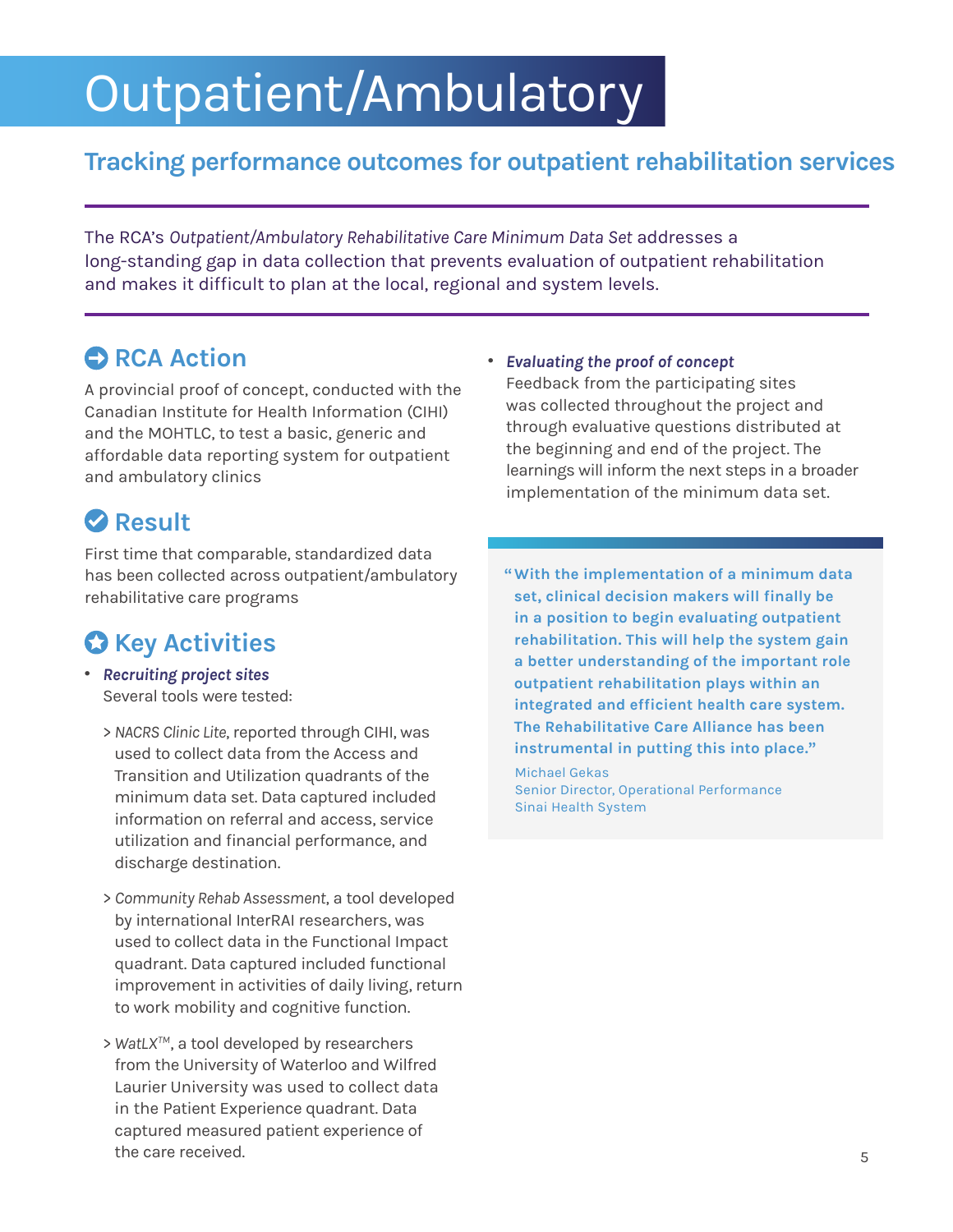# System Evaluation

# **Improving quality through standardized evaluation**

The RCA's *Rehabilitative Care System Evaluation Framework* supports a standardized approach to evaluating system performance across the rehabilitative care continuum, allowing LHINs to compare their performance against each other and against provincial benchmarks.

## **• RCA Action**

Development of provincial benchmarks for key rehabilitative care system indicators and a standardized process for data extraction, analysis and reporting

## **Result**

Establishment of the first provincial benchmarks for rehabilitative care and the first scorecard to measure LHIN performance against them

# *C* Key Activities

#### . *Identifying priority indicators*

The RCA gathered an expert panel of leaders in system evaluation to determine the best methodology for identifying benchmarks for indicators in the system evaluation framework. Based on their recommendation, the RCA narrowed the focus to five (and ultimately four) indicators, using a recommended decisionmaking tool. The prioritized indicators focus on addressing access to care and improving safety—two areas that can significantly enhance the quality of rehabilitative care.

4 Ontario Ministry of Health and Long-Term Care: IntelliHEALTH ONTARIO

#### . *Setting benchmarks*

The RCA provided the expert panel with best available evidence and data on current performance across the LHINs. The panel achieved consensus on three benchmarks using a methodology designed to create benchmarks that are attainable, agreeable to major stakeholders and reflective of top performance. The fourth indicator did not require a benchmark, as performance was already high with little variability across the province.

. *Developing a provincial performance scorecard* Data was collected, analyzed and summarized in a beta version of a user-friendly scorecard. Data sources included CIHI's provincial data set, Access to Care, OACCAC, IntelliHEALTH ONTARIO<sup>4</sup>, MOHLTC Health Data Branch Portal and the Ministry of Finance Population Projections.

**"Over the last year I have worked with the Rehabilitative Care Alliance on setting benchmarks for a core set of performance indicators. The RCA adopted a rigorous benchmarking process that engaged a broad group of stakeholders and used evidence, performance data and consensus to identify achievable benchmarks that were acceptable to providers, actionable through quality improvement and set an expectation for what high quality care would look like for the sector."**

Naushaba Degani Manager Performance Measurement, Health System Performance Health Quality Ontario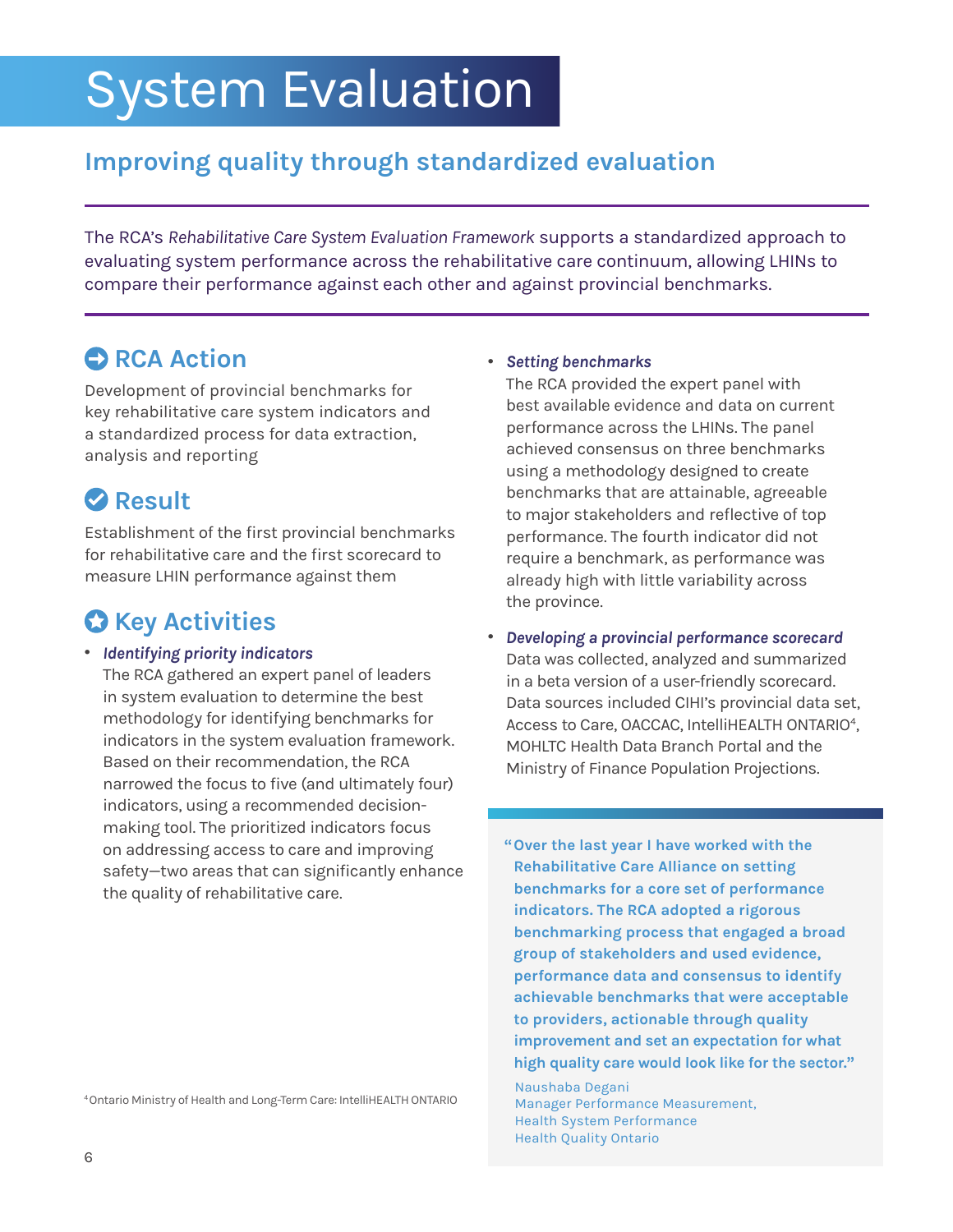# Assess & Restore/Frail Senior/Medically Complex

## **Supporting Assess & Restore initiatives**

The RCA's *Direct Access Priority Process* and other Assess & Restore initiatives across the province are designed to improve care for frail seniors.

## $RCA$  Action

Support for knowledge transfer and completion of a review and analysis of the impact of three years of provincial Assess & Restore funding

# **Result**

Identification of key components of models of care for frail older adults that demonstrate positive system and patient level outcomes

# *C* Key Activities

. *Facilitating pan-LHIN collaboration and knowledge exchange*

Working with the MOHLTC, the RCA organized Assess & Restore projects across the province into groups of similar initiatives that met regularly to facilitate collaboration and information sharing. Annual forums hosted by the RCA provided additional opportunities for knowledge exchange.

#### . *Evaluating the impact of A&R initiatives*

The RCA developed a *Pan-LHIN A&R Logic Model*  to identify the key components of best practice models of care that demonstrated positive system and patient level outcomes. Over three years of A&R funding, more than 40 projects served 28,000 older adults.

. *Evaluating the Direct Access Priority Process* The RCA provided project support to the five LHINs that were piloting and evaluating the *Direct Access Priority Process (DAPP)* and related tools and indicators developed by the RCA. The DAPP supports direct admission to inpatient rehabilitative care from the community for individuals with restorative potential.

**"Thank you to the RCA for continuing to provide a provincial platform that addresses the specialized care needs of the older adult population. This work capitalizes on inter-sectoral collaboration, proactive identification, and comprehensive clinical assessment to help ensure that patient care is coordinated around individual need."**

Dana Corsi Regional Project Coordinator, Assess and Restore Collaborative North East Specialized Geriatric Centre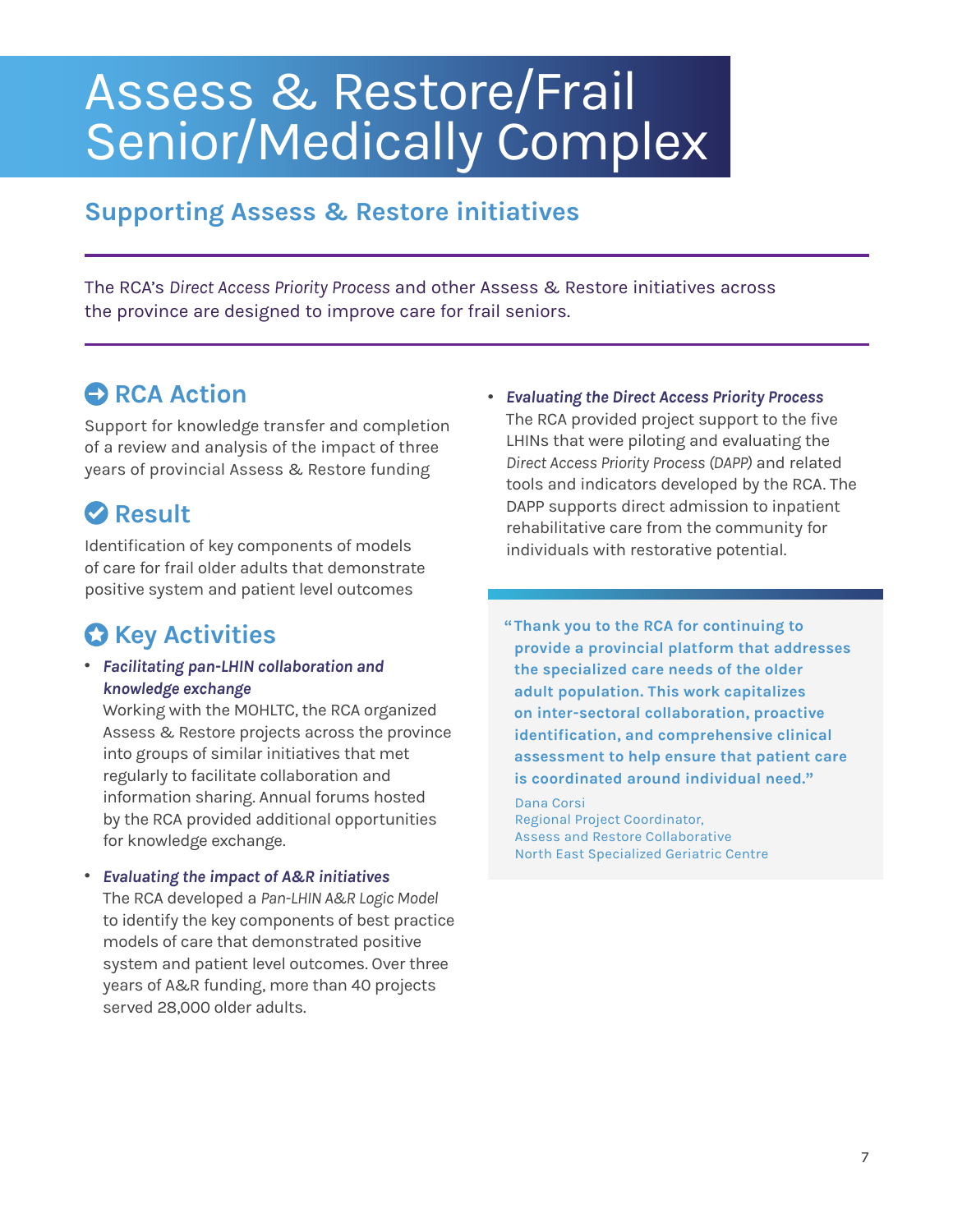# QBPs — Hip Fracture and Total Joint Replacement

### **Establishing rehabilitative care best practices**

The RCA's best practice frameworks for rehabilitative care for patients following hip fracture and primary hip and knee replacement establish standards for care and support implementation of quality-based procedures.

## **C** RCA Action

Creation of best practice frameworks and performance indicators based on a review of the literature and existing frameworks, best practices and indicators

## **Result**

Rehabilitative care best practices and care pathways across the continuum for patients following hip fracture and total joint replacement that support implementation of quality-based procedures.

# $\Omega$  **Key Activities**

. *Identifying existing care pathways and best practices* The RCA conducted a literature review and a provincial and national scan for existing hip fracture and TJR rehabilitative care pathways in order to identify rehabilitative care best practices and potential best practice frameworks.

. *Creating best practice frameworks*

Using these frameworks as a guide and drawing on the literature, the RCA created frameworks that include standardized best practice recommendations specific to each process of care and each level of care. The frameworks were reviewed by stakeholders across the province, including health professional associations, organizations representing health service providers, rehabilitative programs and clinicians, regional rehabilitative care committees and the RCA's Patient/Caregiver Advisory Group.

. *Establishing performance indicators* Indicators were established for each of the frameworks to support performance monitoring of outcomes related to qualitybased procedures and system performance. The indicators for the hip fracture framework were drawn from the draft HQO hip fracture quality standard to ensure alignment with those standards.

**"The RCA Hip Fracture Task Group engaged clinicians across the province to provide evidence-based care for this critical, heterogeneous, often frail population of patients and their families. The work complements the practices set forward in the QBP handbook and pushes the boundaries of patient-centered excellence in rehabilitative care."**

Patricia Dickson Advanced Practice Occupational Therapist, Holland Musculoskeletal Program Sunnybrook Health Sciences Centre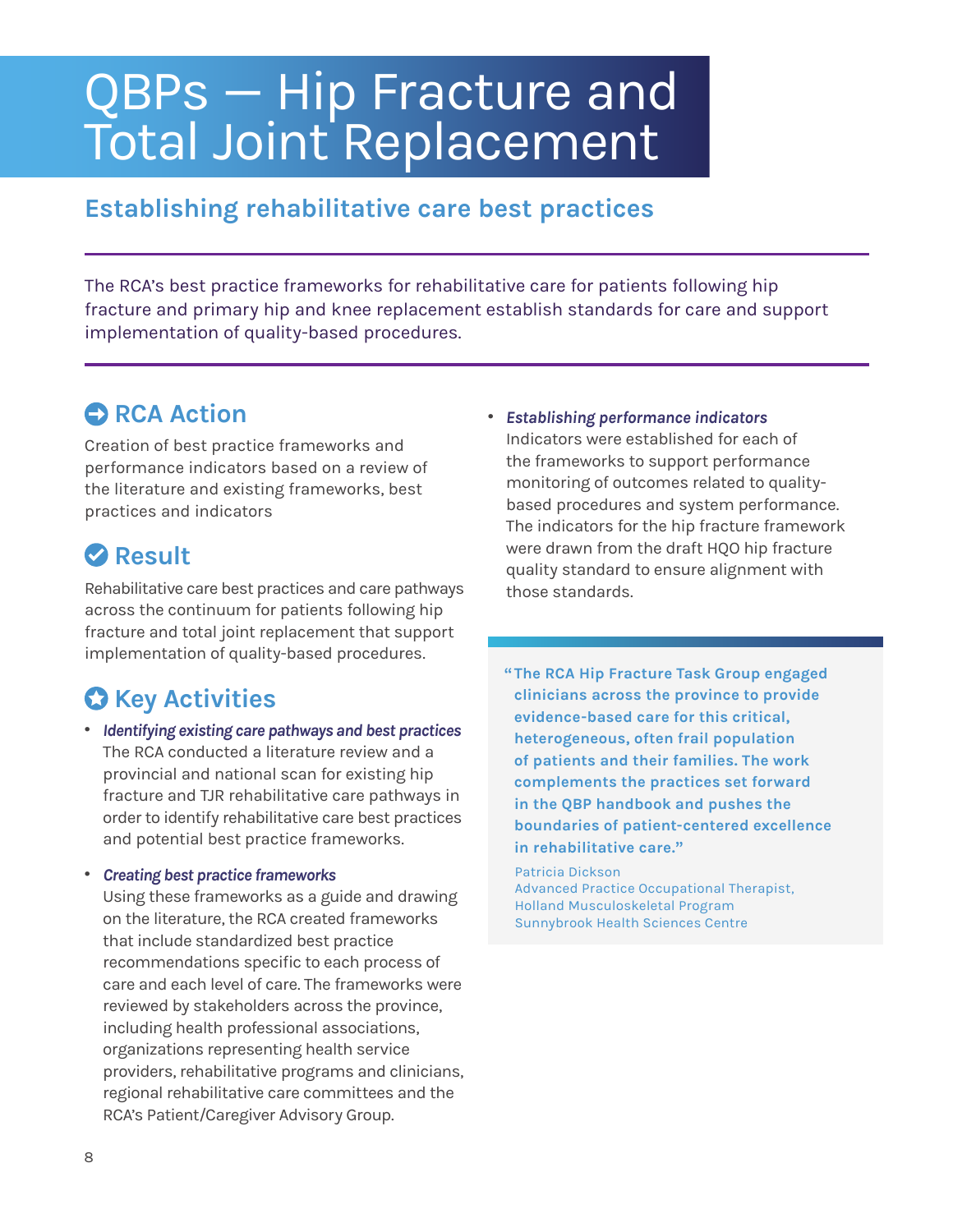# Recommendations

The RCA's work has highlighted issues that will require attention as the RCA, LHINs and HSPs continue to advance these priorities. The following recommendations will guide the RCA as it begins its next mandate:

### **Definitions**

- . **Recommendation 1:** That the RCA make the necessary changes to the Provincial Referral Standards terminology (as mandated by the LHIN CEOs) to align with the RCA's *Definitions Framework for Bedded Levels of Rehabilitative Care.*
- . **Recommendation 2:** That within the scope of its mandate, the HSFR Inpatient Rehabilitation Care Technical Task Group consider changes to the funding formula and reporting that would better reflect the complexity of patients within the *Rehabilitation* level of care who need to progress in their ability to tolerate greater rehabilitation intensity.
- . **Recommendation 3:** That the RCA continue to engage and support provincial stakeholders in the uptake and implementation of the RCA's definitions frameworks.

## **Capacity Planning**

- . **Recommendation 4:** That consideration be given to how to strengthen the connections between rehabilitative care planners/policymakers and researchers to address gaps in evidence that limit effective capacity planning for rehabilitative care.
- . **Recommendation 5:** That the RCA (in collaboration with the provincial ALC Advisory Committee) undertake further data analysis to better understand the patient population designated alternate level of care (ALC) for rehabilitative care within 48 hours of acute care admission and the factors contributing to this designation.
- . **Recommendation 6:** That the RCA work closely with clinical and decision support representatives to undertake analysis across

data sets in order to better understand the reasons for the high number of short stays in Continuing Care Reporting System (CCRS) reporting beds.

## **Outpatient/Ambulatory**

- . **Recommendation 7:** That the RCA liaise with provincial stakeholders and their vendors to address the need for customized solutions to support reporting of outpatient/ambulatory data.
- . **Recommendation 8:** That the RCA work with CIHI and provincial stakeholders to implement recommended changes to NACRS Clinic Lite in order to reduce data entry time for outpatient/ ambulatory data.
- . **Recommendation 9:** That the RCA review the feedback on the Community Rehab Assessment measure with proof-of-concept pilot sites and provincial stakeholders to determine how to move toward implementation of a provincial measure of patient outcomes in the outpatient rehabilitation setting.

## **System Evaluation**

- . **Recommendation 10:** That all LHINs monitor performance against the three identified priority rehabilitative care indicators in accordance with the benchmarks set for each and implement a plan for local and regional quality improvement where it is needed.
- . **Recommendation 11:** That the RCA continue to address the gaps in rehabilitative care data through its work to implement the standardized minimum data set for outpatient rehabilitative care programs and its work to support implementation of the definitions frameworks.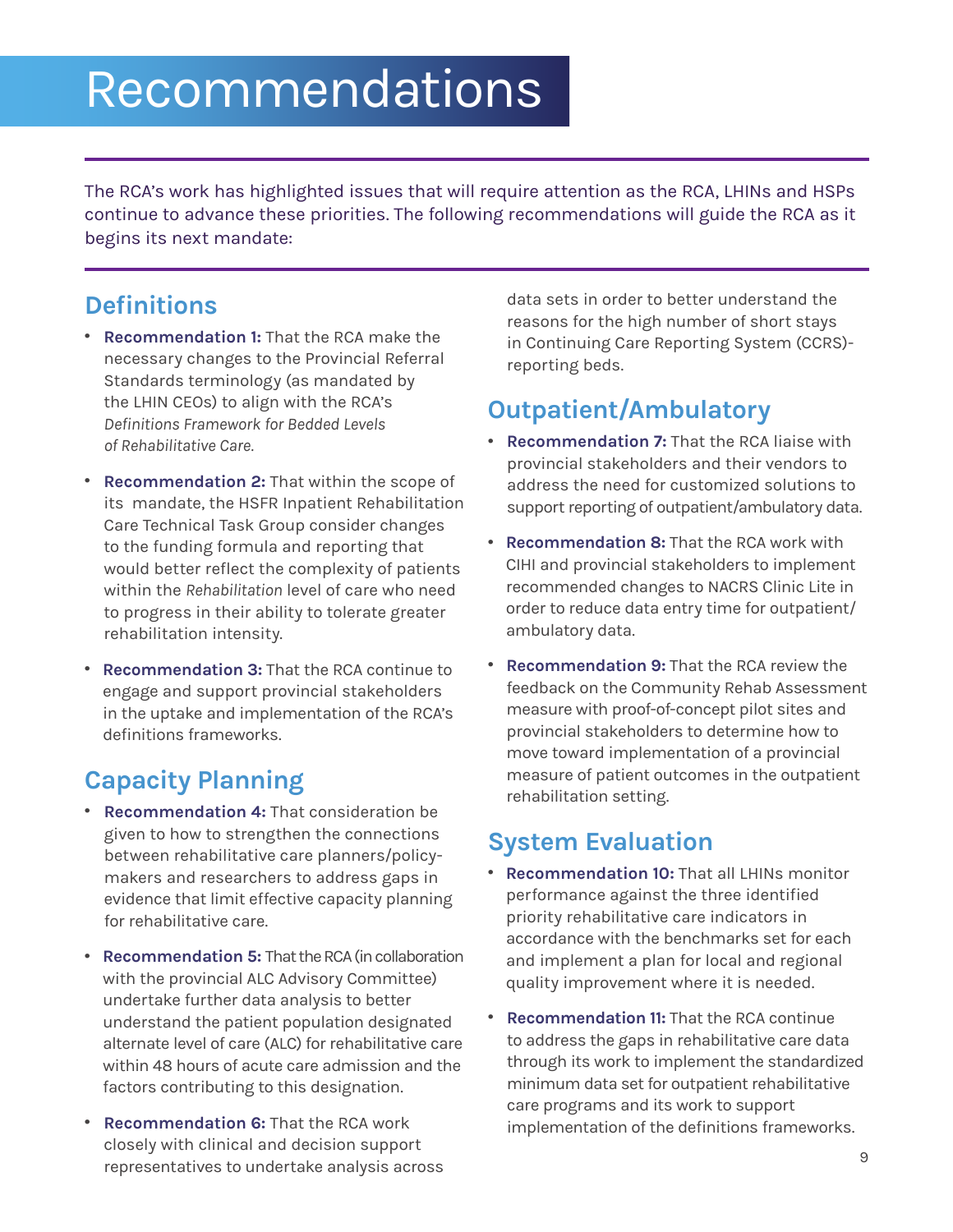### **Assess & Restore/Frail Senior/ Medically Complex**

- . **Recommendation 12:** That the RCA revise the proposed Direct Access Priority Process (DAPP) timeline for admission from emergency department to bedded rehabilitative care.
- . **Recommendation 13:** Recognizing that geriatric syndromes are primary determinants of disability and functional decline, that the province and the LHINs, in collaboration with the RCA, the RGPs of Ontario and other experts in geriatric care, work to build capacity across sectors to provide best practice in geriatric care. This includes increased education and competency in comprehensive geriatric assessments and treatment, and increased access to specialized geriatric services and treatment across all sectors.
- . **Recommendation 14:** That as LHINs engage in sub-region planning, consideration be given to the role of primary care in managing the complex needs of frail older adults in the community.
- . **Recommendation 15:** That within the context of capacity planning, LHINs review the results of A&R initiatives to consider how communitybased ambulatory services can help to facilitate improved patient outcomes and optimal use of health care resources.

## **QBPs – Hip Fracture and Total Joint Replacement**

- . **Recommendation 16:** That LHINs and their health service providers take steps to implement the *Rehabilitative Care Best Practices Framework for Patients with Hip Fractures* and *Rehabilitative Care Best Practices Framework for Patients with Primary Hip and Knee Replacement.*
	- **"With the leadership and support of the LHINs, the Rehabilitative Care Alliance is actively improving rehabilitative care in Ontario. The RCA's work on standardized levels of rehabilitative care, improved performance evaluation and consistent province-wide capacity planning will help to ensure that Ontarians have better access to quality rehabilitative care when and where they need it. This work is making a difference."**

Nancy Naylor Associate Deputy Minister Delivery and Implementation Ministry of Health and Long-Term Care

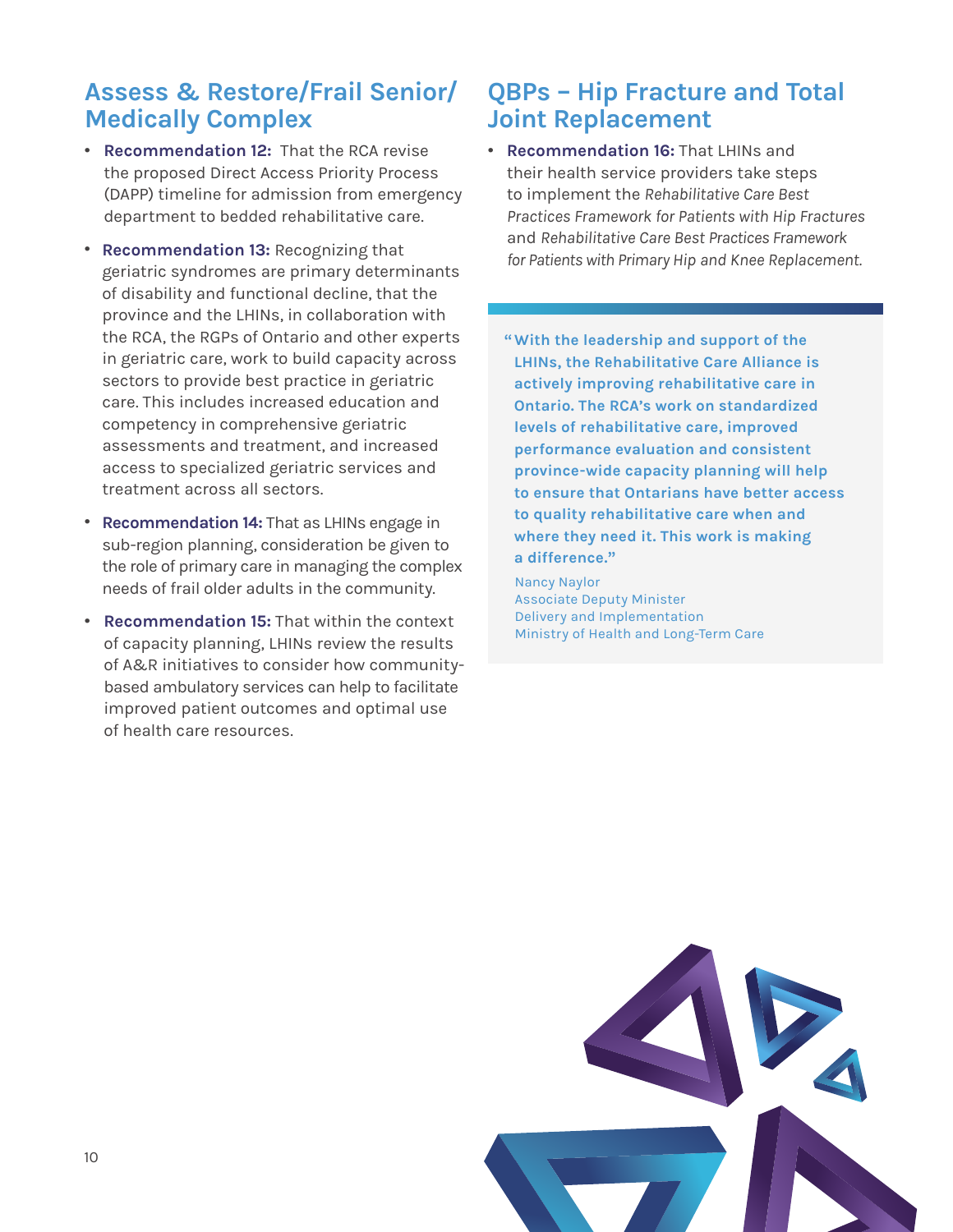**Transformation requires big picture thinking. The work of the RCA aligns with changes taking place across the health care system.**

RCA initiatives are informed by and consistent with Ontario's policy context and support current health system objectives set out by the Ministry of Health and Long-Term Care.

To ensure RCA work aligns with these policy directions, the RCA regularly engages the LHINs, the MOHLTC, provincial organizations and stakeholders across the province. This outreach creates important linkages that benefit the RCA's work and other efforts to improve rehabilitative care.

### **How the RCA Works**

Funded by the 14 LHINs, the RCA collaborates with stakeholders and rehabilitative care providers from across the continuum and reports to the LHIN CEOs through the 30-member RCA Steering Committee.

Twenty task and advisory groups carry out the work on the RCA's various initiatives and a Patient/ Caregiver Advisory Group provides input and insights from the patient/caregiver perspective. The work of the RCA is supported by a small secretariat staff.

The RCA is grateful to the more than 450 individuals who participated in the steering committee and task and advisory groups throughout the second mandate. In particular, we wish to thank those who served as chairs.

## **Committee/Advisory/Task Group Chairs**

| RCA Steering Committee                                                      | Donna Cripps, Hamilton Niagara Haldimand Brant LHIN<br>Dr. Peter Nord, Providence Healthcare        |
|-----------------------------------------------------------------------------|-----------------------------------------------------------------------------------------------------|
| LHIN Lead & Health Service Provider Advisory Group                          | Mark Edmonds, Central West LHIN<br>Andrea Lee, St. St. Joseph's Health Care - London                |
| Assess & Restore Direct Access Priority Process<br>Project Cluster          | Charissa Levy, Rehabilitative Care Alliance                                                         |
| Assess & Restore Implementation Leads Working Group                         | Mark Edmonds, Central West LHIN                                                                     |
| Assess & Restore/Frail Senior/Medically<br>Complex Advisory and Task Groups | Dr. Jo-Anne Clarke, North East Specialized<br>Geriatric Services                                    |
| Definitions/Capacity Planning Task Group                                    | Dale Clement, Waterloo Wellington CCAC<br>Mark Edmonds, Central West LHIN                           |
| Health Service Provider Definitions Implementation Group                    | Charissa Levy, Rehabilitative Care Alliance                                                         |
| Hip Fracture QBP Advisory and Task Groups                                   | Roy Butler, St. Joseph's Health Care - London                                                       |
| Outpatient/Ambulatory Advisory and Task Groups                              | Michael Gekas, Sinai Health System<br>Marie Disotto-Monastero,<br>Sunnybrook Health Sciences Centre |
| Patient/Caregiver Advisory Group                                            | Charissa Levy, Rehabilitative Care Alliance                                                         |
| System Evaluation Advisory and Task Groups                                  | Imtiaz Daniel, Ontario Hospital Association                                                         |
| Total Joint Replacement QBP Advisory and Task Groups                        | Debra Carson, Trillium Health Partners                                                              |